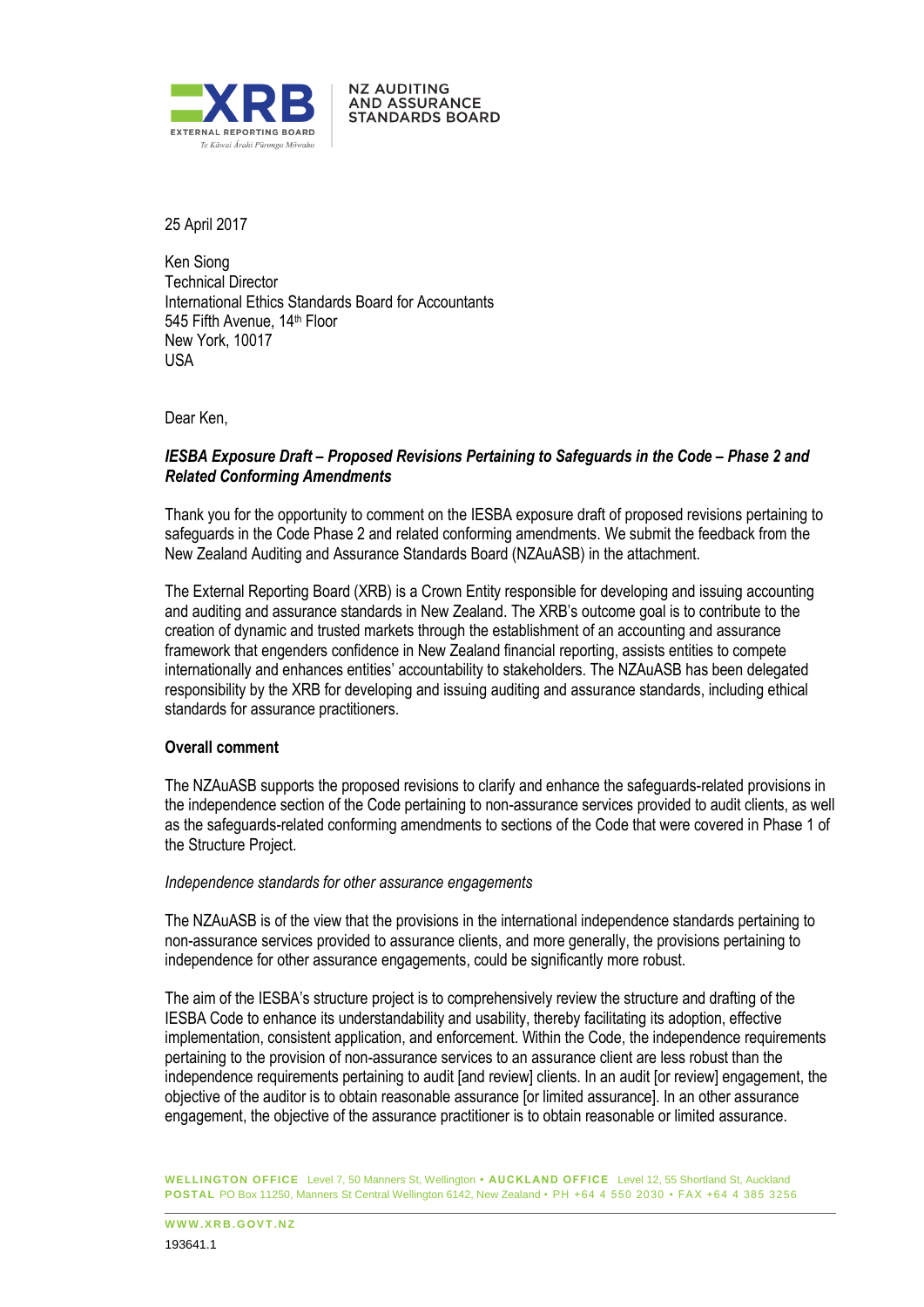Accordingly, the NZAuASB considers the framework proposed for auditors [and reviewers] is equally appropriate to other assurance practitioners. Applying the same safeguards-related provisions in the independence section of the Code pertaining to non-assurance services provided to audit clients to assurance clients will increase quality, be more consistent with other assurance standards and the expectations of the users of assurance reports, avoid confusion and streamline the Code.

#### *Meaning of audit engagement*

Section 600, and more generally Part 4A of the Code, applies equally to audit and review clients, however, some of the language used in Section 600 is "audit centric." For example, the discussion of materiality in relation to an audit client's financial statements, specifically references ISA 320, *Materiality in Planning and Performing an Audit.* There is no discussion of materiality in the context of a review engagement which is equally relevant. Care needs to be taken when drafting not to use audit specific wording when referring to both audit and review engagements. The NZAuASB's preference is to refer separately to audit and review engagements rather than using the term audit engagement as short-hand. Indeed, to ensure clarity for our stakeholders this is one of the modifications the NZAuASB made when adopting the extant Code.

### *Consistency of wording between IFAC standard setting boards*

In the following "Schedule of Responses to IESBA's Specific Questions" a number of inconsistencies are noted between the IAASB standards and the proposed IESBA Code. The NZAuASB encourages the IESBA to continue to work with IAASB to ensure that, where possible, consistent wording is used throughout the standards set by the IFAC standard setting boards.

In formulating this response, the NZAuASB sought input from New Zealand constituents.

Should you have any queries concerning our submission please contact either myself at the address details provided below or Sylvia van Dyk (sylvia.vandyk@xrb.govt.nz).

Yours sincerely,

**Robert Buchanan**

**Chairman**

Email: robert@buchananlaw.co.nz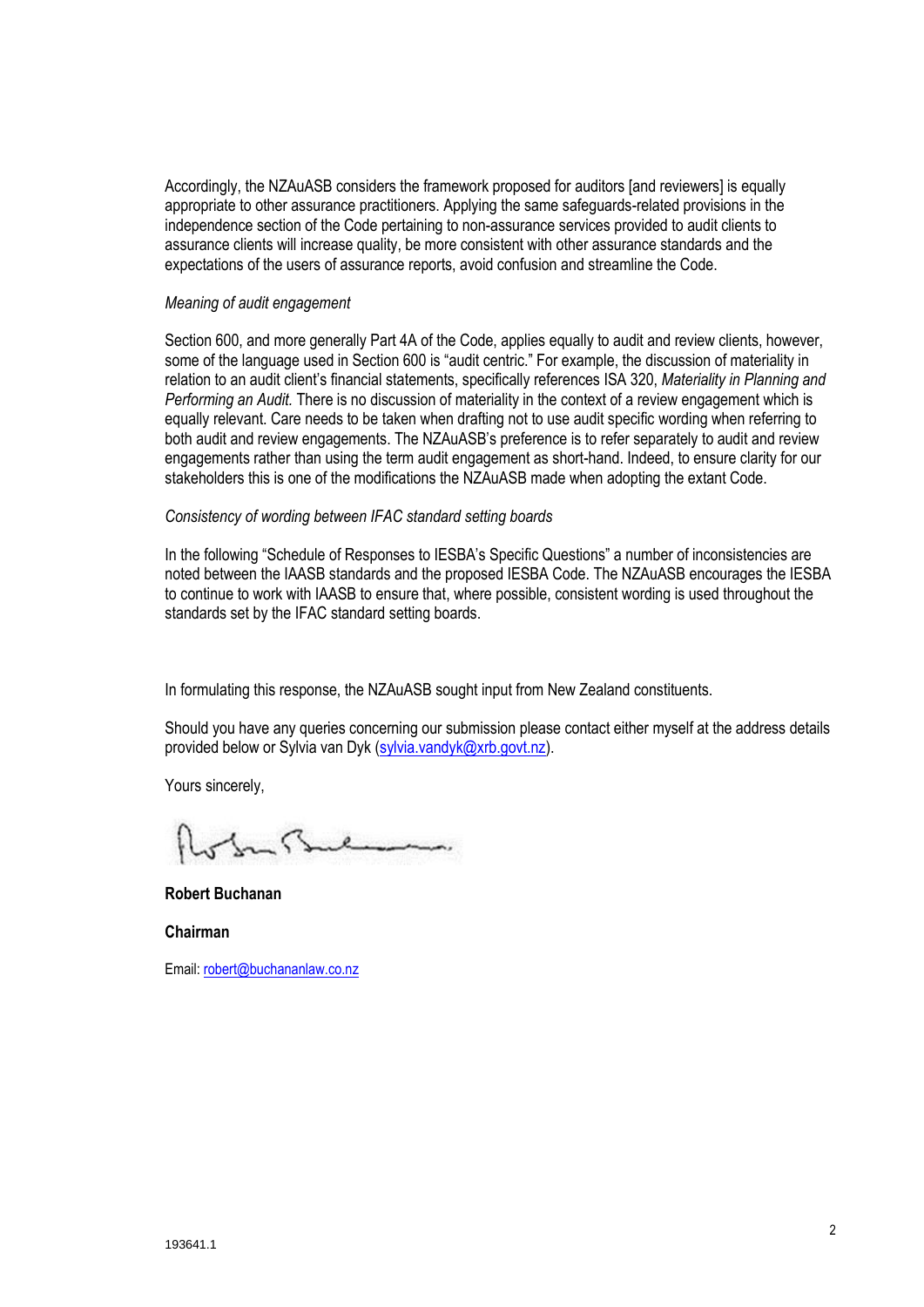# **Submission of the New Zealand Auditing and Assurance Standards Board**

## *IESBA Exposure Draft – Proposed Revisions Pertaining to Safeguards in the Code – Phase 2 and Related Conforming Amendments*

#### **I Schedule of Responses to the IESBA's Specific Questions**

*Section 600, Provision of Non-Assurance Services to an Audit Client* 

### **1. Do respondents support the proposals in Section 600? If not, why not?**

#### **Response:**

The NZAuASB supports the proposed revisions to clarify and enhance the safeguards-related provisions in the independence section of the Code pertaining to non-assurance services provided to audit clients.

The NZAuASB has the following comments on specific paragraphs.

*Paragraph 600.5 A1*

As noted in the introduction, the use of "audit" to mean "audit or review" is problematic in paragraph 600.5 A1 where the concept of materiality is referenced to ISA 320, *Materiality in Planning and Performing an Audit.* There is no reference made to materiality in a review engagement.

The second sentence could be moved to a footnote and revised as follows

"The concept of materiality is addressed in ISA 320, *Materiality in Planning and Performing an Audit,* and ISRE 2400, *Engagements to Review Historical Financial Information,* for audit and review engagements respectively."

### *Paragraph R600.10*

This paragraph is labelled as a requirement but does not contain requirement language. The clarified wording is less clear than the extant wording. In addition, reference to the prohibitions may also be helpful.

A firm or network firm may assume management responsibilities or provide certain non-assurance services that would otherwise be prohibited under Section 600-prohibits assuming management responsibilities or providing certain non-assurance services to audit clients. As an exception to those requirements, a firm or network firm may assume management responsibilities or provide non-assurance services that would otherwise be prohibited to the following related entities of the client on whose financial statements the firm will express an opinion:…

(iv) The firm applies the conceptual framework to eliminate or reduce to an acceptable level any threats created or reduce them to an acceptable level.

*Paragraphs R601.6 and R601.7 –* These paragraphs are complicated and confusing. The extant wording is much clearer and easier to understand. The reference to audit client implies that the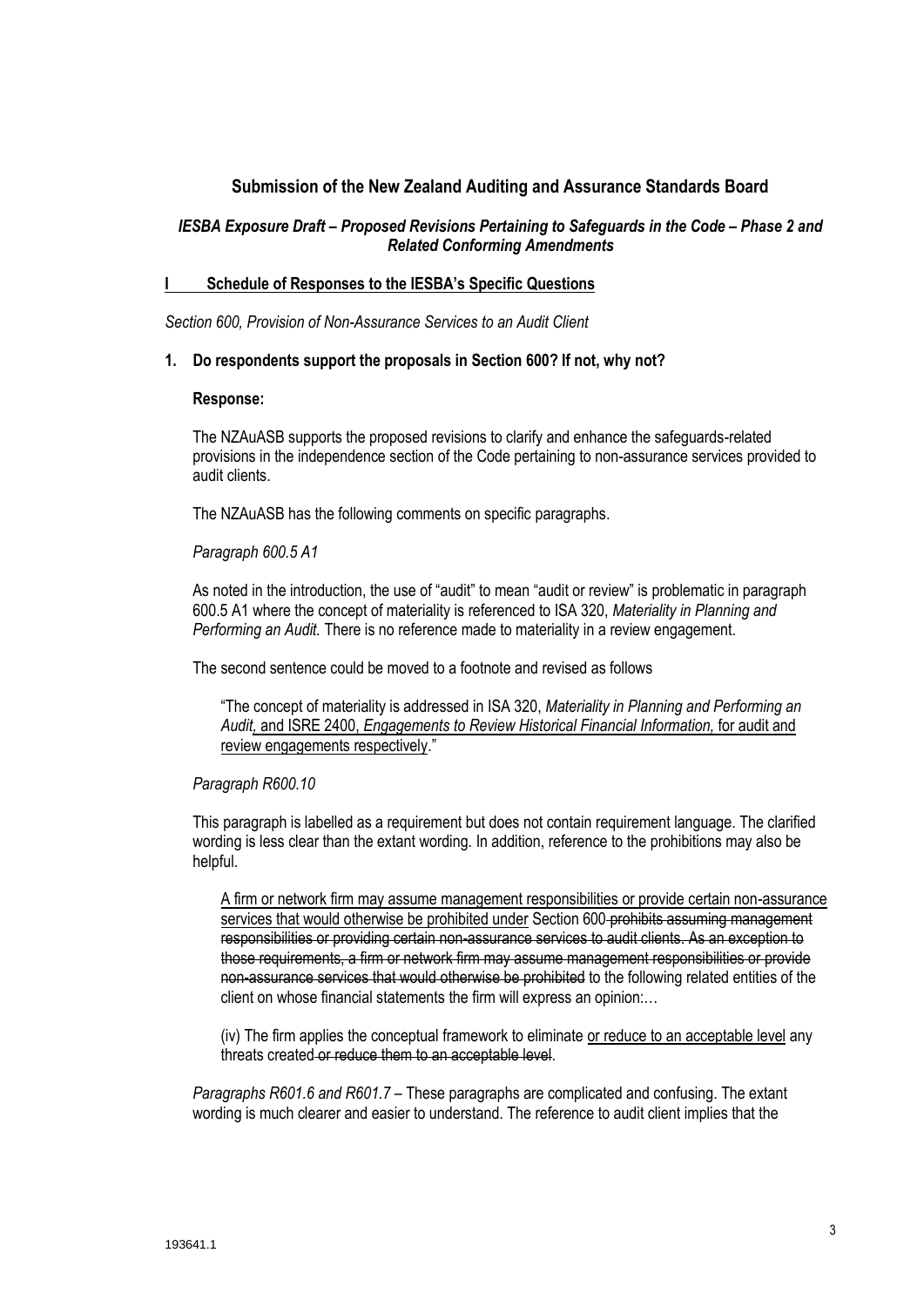professional accountant will be expressing an opinion (or in the case of a review engagement, a conclusion). Accordingly, the words "on which the firm will express an opinion, or financial information which forms the basis of the financial statements on which the firm will express an opinion" may not be necessary in this context. In addition, accounting and bookkeeping services is defined in paragraph 601.3 A1.

R601.6 A firm or a network firm shall not provide to an audit client that is not a public interest entity, services related to accounting and bookkeeping services on which the firm will express an opinion. or financial information which forms the basis of the financial statements on which the firm will express an opinion, to an audit client that is not a public interest entity unless only if:

(a) The services are of a routine or mechanical nature; and

(b) The firm addresses any threats created by providing such services are reduced to an acceptable level.

R601.7 A firm or a network firm shall not provide to an audit client that is a public interest entity accounting and bookkeeping services including preparing financial statements on which the firm will express an opinion or financial information which forms the basis of the financial statements to an audit client that is a public interest entity.

*Paragraph R605.7 –* In sub-paragraph (b) "significant" is changed to "material". The NZAuASB supports this change. The NZAuASB also notes that in this paragraph and throughout the Code, when referring to materiality, the words "separately or in the aggregate" are used. Throughout the International Standards on Auditing, the wording used is "individually or in the aggregate." The NZAuASB encourages the IESBA to continue to work with IAASB to ensure that, where possible, consistent wording is used throughout the standards set by the IFAC standard setting boards.

## **In particular, do respondents agree with the proposal to extend the scope of the prohibition on recruiting services as described in paragraph 26(h) to all audit client entities? If not, please explain why.**

### **Response:**

The NZAuASB supports the proposal to extend the scope of the prohibition on recruiting services with respect to a director or officer of the entity or senior management in a position to exert significant influence over the preparation of the client's accounting records or the financial statements on which the firm will express an opinion to all audit clients.

*Section 950, Provision of Non-Assurance Services to an Assurance Client*

### **2. Do respondents support the proposals in Section 950? If not, why not?**

### **Response:**

The NZAuASB supports the proposals in Section 950, however, as noted in the introductory comments, the NZAuASB considers the framework proposed for auditors [and reviewers] is equally appropriate to other assurance practitioners. Applying the same safeguards-related provisions in the independence section of the Code pertaining to non-assurance services provided to audit and review clients to non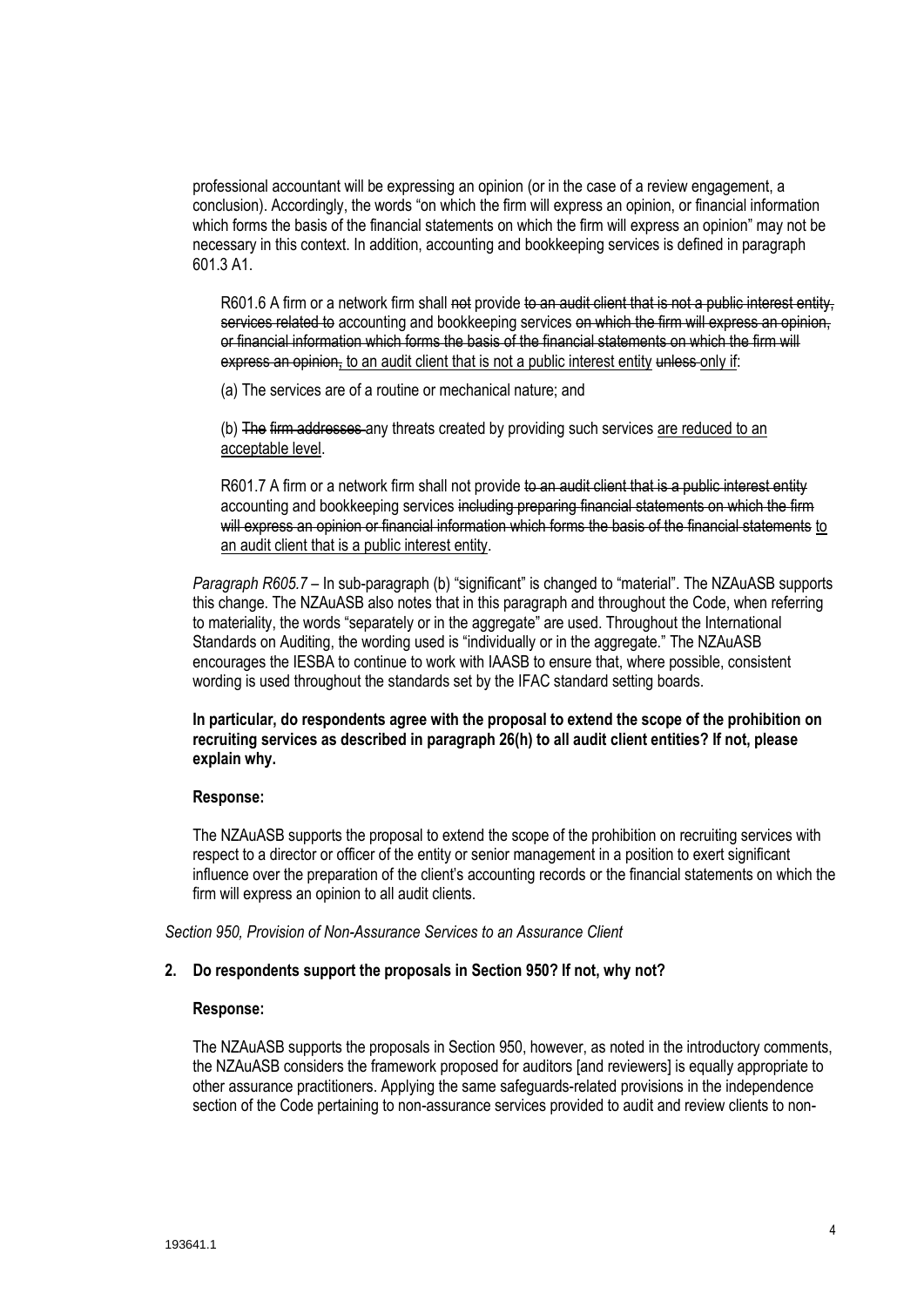assurance services provided to other assurance clients will increase quality, be more consistent with other assurance standards and the expectations of the users of assurance reports, avoid confusion and streamline the Code.

### *Examples of Safeguards*

**3. Do respondents have suggestions for other actions that might be safeguards in the NAS and other sections of the Code that would meet the revised description of a safeguard?**

## **Response:**

The NZAuASB has no further suggestions.

*Conforming Amendments Arising from the Safeguards Project*

- **4. Do respondents agree with the proposed conforming amendments set out in:** 
	- **a. Chapter 2 of this document**
	- **b. The gray text in Chapters 2-5 of Structure ED-2**

## **Response:**

The NZAuASB generally agrees with the proposed conforming amendments set out in Chapter 2 of Safeguards ED-2 and the grey text in Chapters 2-5 of Structure ED-2. The NZAuASB offers editorial suggestions on Phase 2 of the Safeguards project including conforming amendments in Section II below.

**5. Respondents are asked for any comments on any other matters that are relevant to Phase 2 of the Safeguards project.**

# **Response:**

The NZAuASB has the following specific comments on other matters relevant to the Safeguards project:

### Use of "might"

Throughout the conforming amendments, removing an individual from the audit team is frequently cited as an action that *might* eliminate the threat [emphasis added]. Introducing the word "might" implies that the action might not work. Further, "might" is generally used to express what is hypothetical, counterfactual, or remotely possible.<sup>1</sup> Removing the individual from the audit team will eliminate the threat. Accordingly, the following wording may be more accurate:

An example of an action that might will eliminate the threat is...

Addressing threats vs reducing to an acceptable level

l

<sup>1</sup> <http://writingexplained.org/may-vs-might-difference>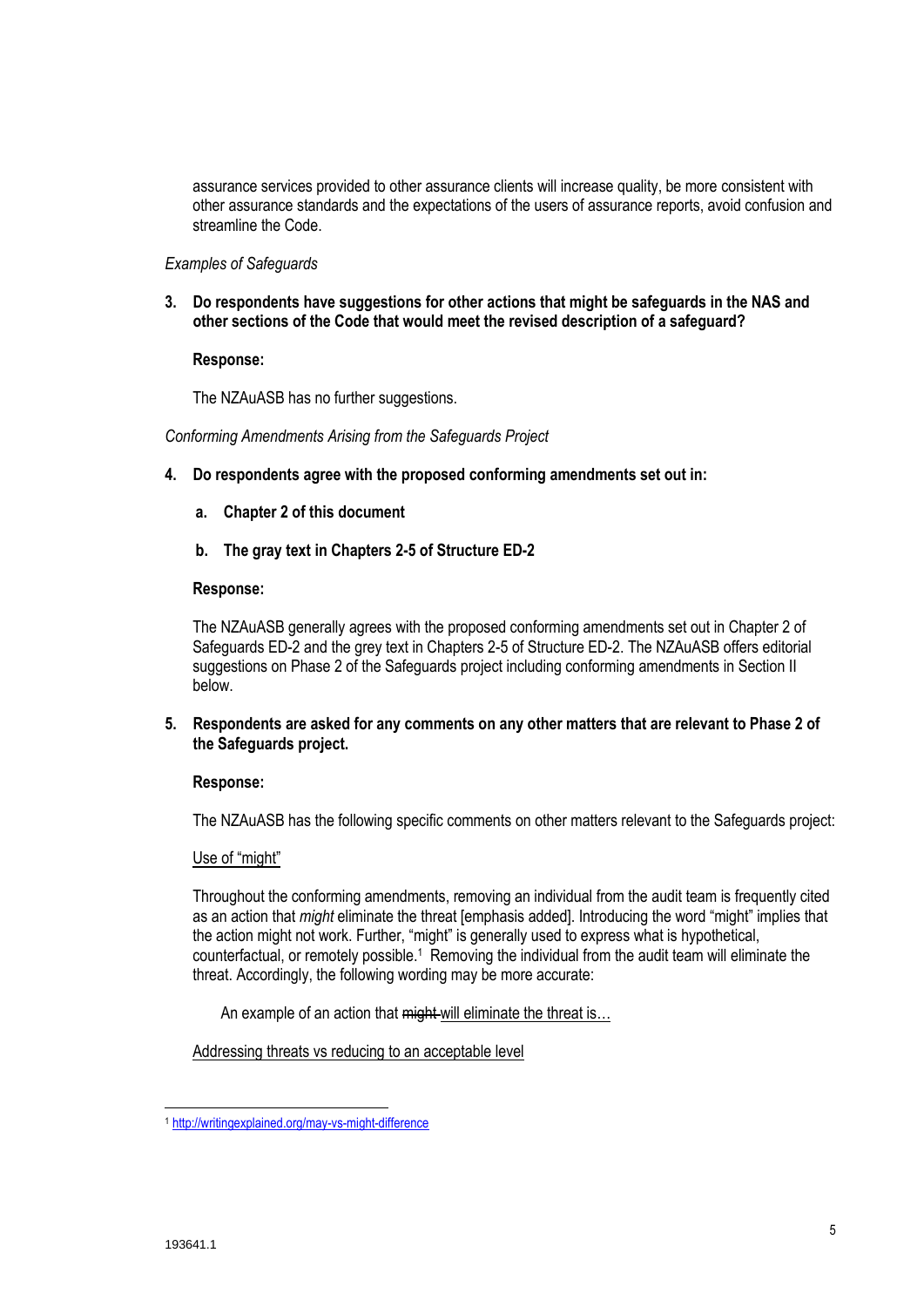The construct used throughout the proposed conforming amendments, is "an example of an action that might be a safeguard to address threats created by … is…" However, the professional accountant is required by paragraph R120.10 to reduce threats to an acceptable level by applying safeguards. Accordingly, the following construct may more accurately reflect the requirement,

An example of an action that might be a safeguard to reduce address threats created by...to an acceptable level is…

### **II Editorial Suggestions**

*Suggested added text is underlined, deleted text is struck through.* 

### *Safeguards ED-2*

*Paragraph 600.2 –* delete repetition of "threats to" in the last sentence. Also the use of "might" in the first sentence is confusing. When might is used in the Code it denotes the possibility of a matter arising, an event occurring or a course of action being taken. Rather than using "might" to denote possibility, it may be more accurate to use "may" indicating that such non-assurance services are permitted or alternatively, state that this is "often" the case.

Firms and network firms might often provide a range of non-assurance services to their audit clients, consistent with their skills and expertise. Providing non-assurance services to audit clients might create threats to compliance with the fundamental principles and threats to independence.

*Paragraph 600.3 –*The last sentence can be simplified by changing "…there can be no safeguards to reduce them to an acceptable level" to "…reduced to an acceptable level." This wording is consistent with paragraph R120.10<sup>2</sup>. Also, in the second sentence, "specific" and "relevant" are not both necessary. It is the requirements and application material that are specific to the providing certain non-assurance services.<sup>3</sup>

Section 600 sets out requirements and application material relevant to applying the conceptual framework to identify, evaluate and address threats to independence when providing nonassurance services to audit clients. The subsections that follow set out specific requirements and application material specific relevant to providing certain non-assurance services to audit clients and indicate the types of threats that might be created as a result. In some cases, these subsections expressly prohibit a firm or network firm from providing certain services to an audit client because the threats cannot be eliminated or there can be no safeguards to reduced them to an acceptable level.

*Paragraph 600.4 A2 -* In accordance with the Structure project drafting guidelines, refer to "the Code" rather than "this Code."

New business practices, the evolution of financial markets and changes in information technology, are amongst the developments that make it impossible to draw up an all-inclusive list of non-

l

<sup>2</sup> See Compilation of Proposed Restructured Code (as of January 2017), page 20

<sup>3</sup> This comment applies to paragraphs under the heading "introduction" in each of the Sections and Subsections of the proposed Code.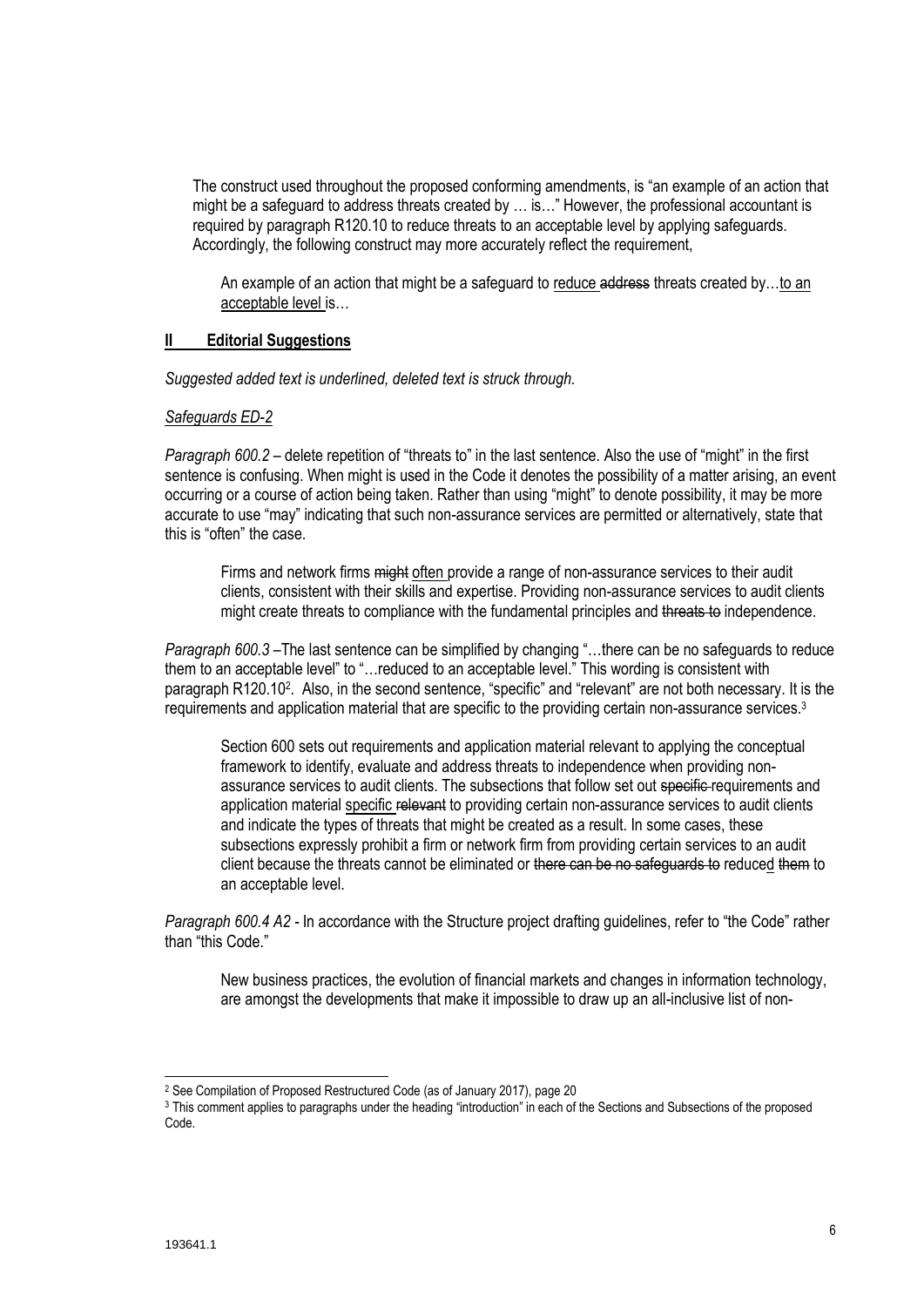assurance services that might be provided to an audit client. As a result, this the Code does not include an exhaustive listing of all non-assurance services that might be provided to an audit client.

*Paragraph 600.4 A3* – In the last sentence, it is not clear whether "more specific factors" means, (1) additional factors, (2) factors that are more specific than those identified in the current paragraph, or (3) factors that are specific to providing a particular type of non-assurance service. The words "more specific" could be deleted from this paragraph to clarify its meaning.

...The subsections that follow include more specific factors that are relevant in evaluating the level of any threats created by providing certain non-assurance services.

*Paragraph 600.7 A2 -* Consider placing paragraph 600.7 A2 before 600.7 A1 so that management responsibilities are described before discussing the threats that assuming a management responsibility can create.

*Paragraph 601.1 –* Providing accounting and bookkeeping services to an audit client does create a self review threat. Delete "might" in this paragraph.

Providing accounting and bookkeeping services to an audit client might-creates a self-review threat.

*Paragraph 601.3 A1 –* In the second bullet point, remove "bookkeeping and" as bookkeeping is already included in the lead in to the paragraph.

Accounting and bookkeeping services comprise a broad range of services including:

- Preparing accounting records and financial statements.
- Bookkeeping and pPayroll services.

*Paragraph 602.3 A2 –* Consider deleting the word "audit" in the final bullet point. The other bullet points do not specify audit client.

... Monitoring statutory filing dates, and advising an audit client of those dates.

*Paragraph R601.8 –* The exception in this paragraph should reference R601.7.

As an exception to paragraph R601.67

*Paragraph R603.6* –The wording "separately or in the aggregate" is used throughout the Code when referring to materiality whereas the IAASB'S standards use "individually or in the aggregate." The NZAuASB supports consistency of wording between the sets of international standards, where possible.

*Paragraph 604.1 –* The NZAuASB considers that providing taxation services to an audit client does create a self-review or advocacy threat, accordingly the NZAuASB recommends deleting "might". In addition, the extant Code indicates that providing certain tax services creates both self-review and advocacy threats.

Providing taxation services to an audit client might creates a self-review or and advocacy threats.

*Paragraph 604.3 A1 –* The wording of the final sentence in this paragraph is clearer in the extant Code.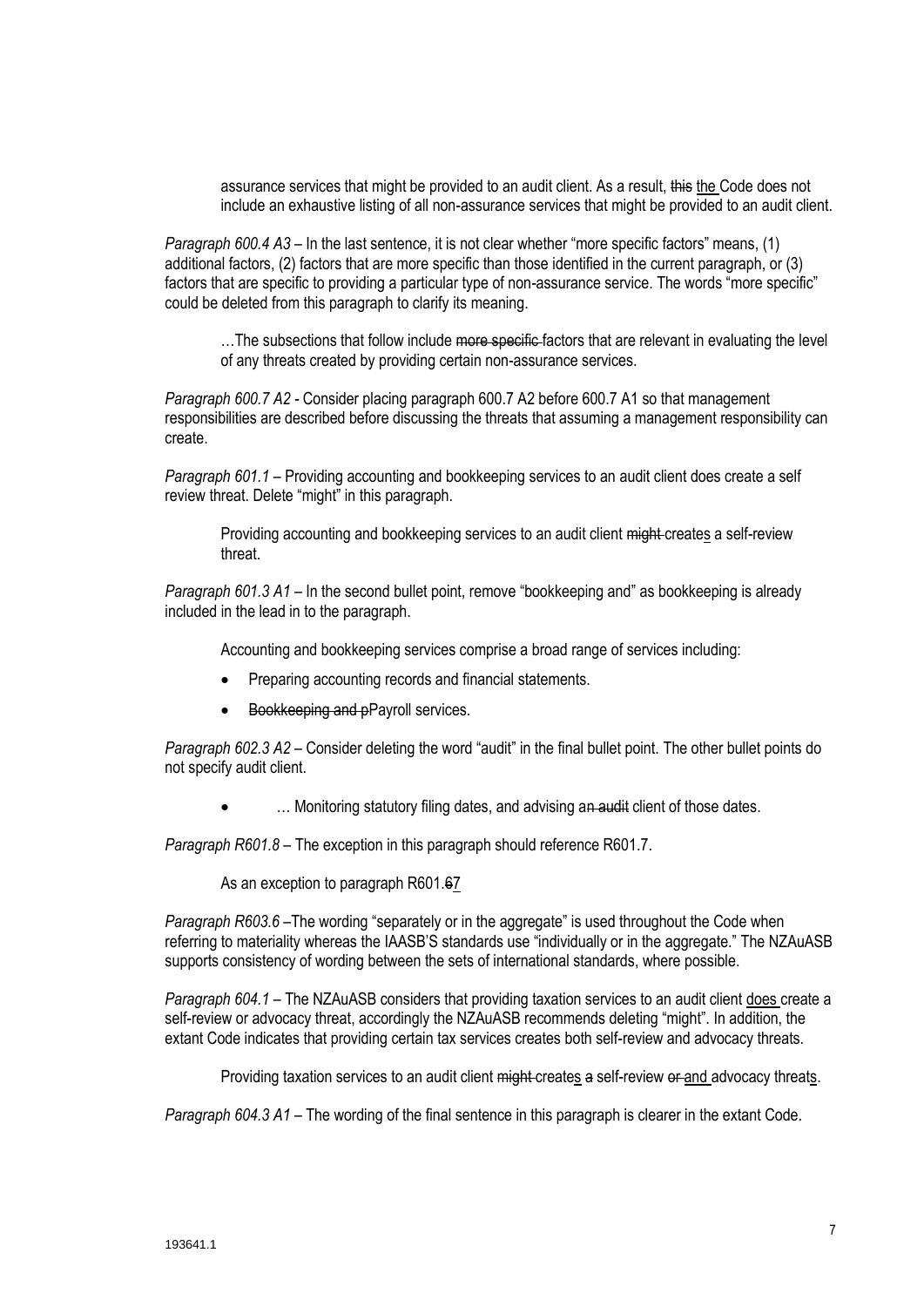While this subsection deals with different types of taxation services are described [in the Code] above separately under separate headings, in practice, the activities involved in providing taxation services are interrelated.

*Paragraph 604.16 A2* – in the third bullet point, the words "in the matter" are repetitive of the lead-in and are not needed.

Paragraph R604.16 does not preclude a firm from having a continuing advisory role in relation to the matter that is being heard before a public tribunal or court, for example:…

Assisting the client in analyzing the tax issues in the matter.

*Paragraph 604.16 A3* – Consider the following rewording to simplify the third bullet point in this paragraph.

Whether the firm or network firm provided the advice which is the subject of the tax dispute has been provided by either the firm or network firm.

*Paragraph R605.4* – In sub-paragraph (a)(ii), the NZAuASB questions the addition of "monitoring" and recommends that it be deleted. The Glossary of Terms to the Handbook of International Quality Control, Auditing, Review, Other Assurance, and Related Services Pronouncements defines internal control as, "the process designed, implemented and maintained by those charged with governance, management and other personnel to provide reasonable assurance about the achievement of an entity's objectives with regard to reliability of financial reporting, effectiveness and efficiency of operations, and compliance with applicable laws and regulations." As noted previously, the NZAuASB supports consistency of wording across the international standards.

(a)(ii) Acknowledge responsibility for designing, implementing, monitoring and maintaining internal control.

*Paragraph 607.2 –* Section 600 sets out both requirements and application material. Accordingly, the second sentence should read,

...The requirements and application material set out in Section 600 is are relevant to this subsection.

*Paragraph 608.1 –* As drafted, this paragraph implies that self-review and advocacy threats are mutually exclusive. This is not the case. Accordingly, the NZAuASB recommends using the following wording."

Providing legal services to an audit client might may create a self-review and or advocacy threats.

*Paragraph R610.6 –* To avoid repetition

A firm or network firm shall not provide corporate finance advice to an audit client where the effectiveness of corporate finance such advice depends on a particular accounting treatment or presentation in the financial statements and: …

*Conforming Amendments to Agreed-in-Principle Text - Structure and Safeguards Phase 1*

*Paragraph 321.5 A1* To correct an editorial error, the following amendment is suggested.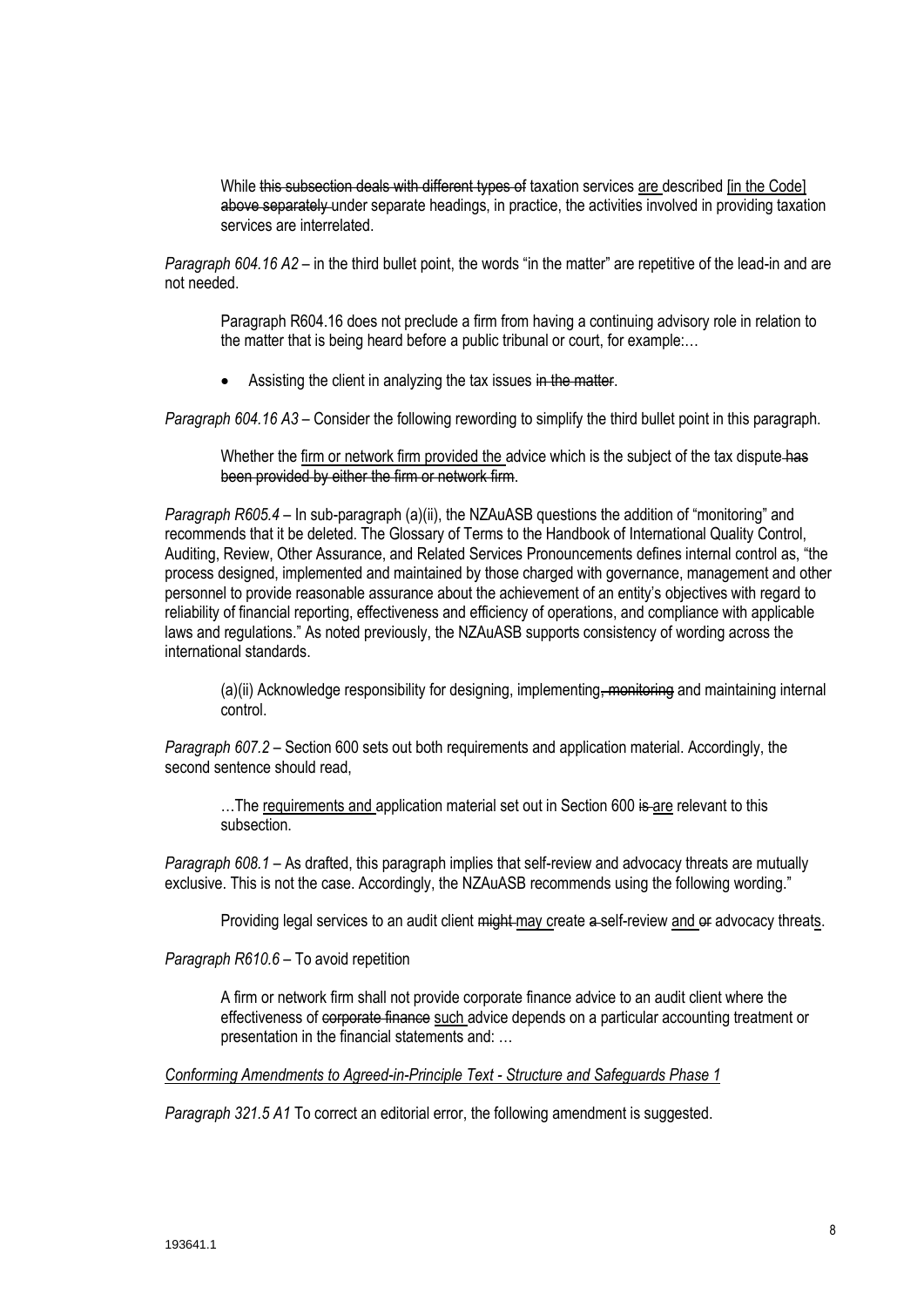Factors that are relevant in evaluating the level of a threat created by providing a second opinion to an entity that are is not an existing client is depend on the circumstances of the request and all the other available facts and assumptions relevant to the expression of a professional judgment.

*Paragraph 321.5 A2 –* In the first bullet point, consider changing "obtaining" to "requesting." The professional accountant can request to communicate with the existing/predecessor accountant, however the professional accountant may not be able to obtain information from the existing/predecessor accountant. How the existing/predecessor accountant responds to the professional accountant will affect whether the safeguard has addressed the threat.

Examples of actions that might be safeguards to address the threats created by providing a second opinion include:

• With the client's permission, obtaining requesting information from the existing or predecessor accountant.

*Chapter 2 - Conforming Amendments Arising from the Safeguards Project Not Included in Structure ED-2*

*Paragraph 410.9 A2 – in the second bullet point, delete "or" before "review the work performed"* to correct this sentence.

... Having an additional professional accountant, who did not take part in the audit engagement or review the work performed.

*Paragraph 521.5 A3 –* delete "s" on actions and safeguards as singular not plural.

An example of an actions that might be a safeguards to address the threats set out in paragraph 521.5 A1 is:…

#### *Proposed Conforming Amendments included in the Structure ED-2*

*Paragraph 905.7 –* in sub-paragraph (b), the words "because of the significance of the overdue fee" appear to be unnecessarily repetitive of the beginning of the paragraph which states, "when a significant part of fees due from an assurance client remains unpaid for a long period of time…"

When a significant part of fees due from an assurance client remains unpaid for a long time, the firm shall determine:

- (a) Whether the overdue fees might be equivalent to a loan to the client; and
- (b) Whether it is appropriate for the firm to be re-appointed or continue the assurance engagement because of the significance of the overdue fee.

*Paragraph 911.6 A2 –* In the circumstances described, the firm is receiving the loan. Accordingly, the last sentence of this paragraph can be deleted. In addition, the words "received the loan" are much clearer and easier to understand that "is a beneficiary of the loan" and are consistent with wording used earlier in the paragraph.

If a loan from an assurance client that is a bank or similar is made under normal lending procedures, terms and conditions and it is material to the assurance client or firm receiving the